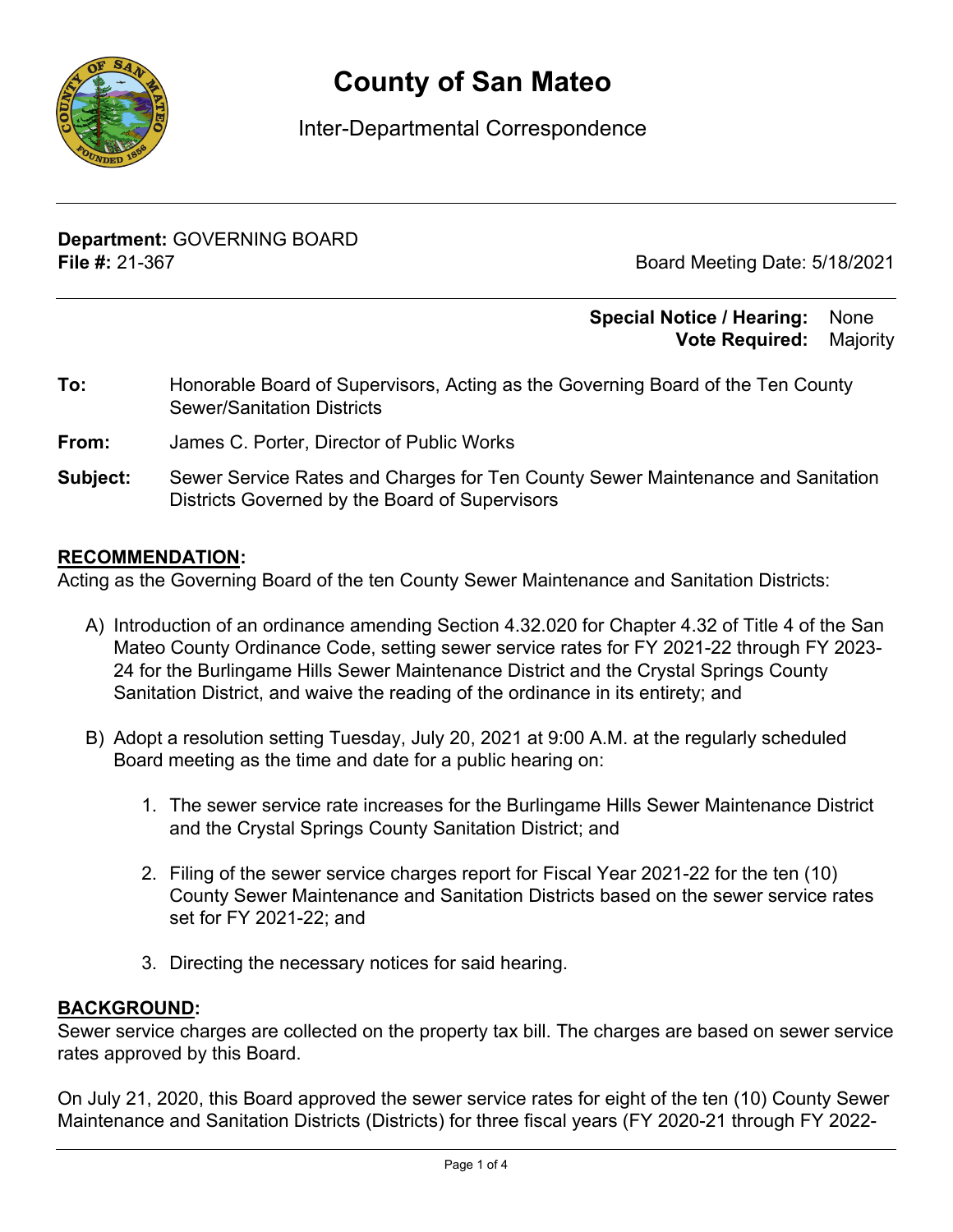23) and set sewer service rates for one fiscal year (FY 2020-21) for the Burlingame Hills Sewer Maintenance District (BHSMD) and Crystal Springs County Sanitation District (CSCSD).

The sewer service rates for the BHSMD and CSCSD have been set annually since FY 2012-13 due primarily to the uncertainty of the costs for major capital improvements in the districts and the downstream agency systems.

## **DISCUSSION:**

The Department understands the financial strain as a result of the COVID-19 pandemic has been significant and the difficult choices that the customers of the BHSMD and CSCSD have experienced and may face in the future. The BHSMD and CSCSD must continue to provide vital and critical sewage collection service, emergency response to sewer overflows and backups, routine maintenance and repairs to existing infrastructure, and comply with Federal and State water quality requirements. In addition, costly capital improvement projects in the Districts and at the sewage treatment plants are still being constructed or planned for the next few years.

The Department has evaluated the requirements for the BHSMD and CSCSD and the proposed rates have been developed to finance the following:

- 1. Continued routine and emergency maintenance (operation and maintenance).
- 2. Cost for sewage treatment and disposal at downstream sewage treatment plants.
- 3. The cost to comply with State and Federal Regulations, (required reporting, development of Sewer System Management Plans [SSMP], on-going television inspection of the sewer system, spot repairs identified through the television inspections, and acquisition or replacement of equipment used to maintain and repair the sewer systems).
- 4. The cost to implement capital improvement projects to increase the size of sewer mains where capacity is insufficient and to rehabilitate or replace structurally damaged sewer mains.
- 5. Payments pursuant to existing agency agreements for costs associated with downstream system or facility maintenance, improvements, and upgrades.
- 6. Annual payments by the BHSMD and CSCSD for existing low interest State Revolving Fund (SRF) Loans and other Loan Agreements specific to the district for capital improvement projects completed by downstream agencies.

## Additional Factors Contributing to Recommended Rate Adjustments

Recent developments have provided clarity on some of the uncertainties regarding future costs for the BHSMD and CSCSD. Priorities and means to pay for capital improvement projects within and downstream from these districts were identified through working with the representatives of the Burlingame Hills Improvements Association (BHIA), the homeowners' group in BHSMD, and the City of San Mateo (for CSCSD).

The BHIA recommended a modest rate increase of \$67 per equivalent residential unit (ERU) to the BHSMD rates in FY 2020-21 to fund the capital improvement project currently in construction while understanding that the estimated cost of the project (\$2,700,000) would exhaust the BHSMD's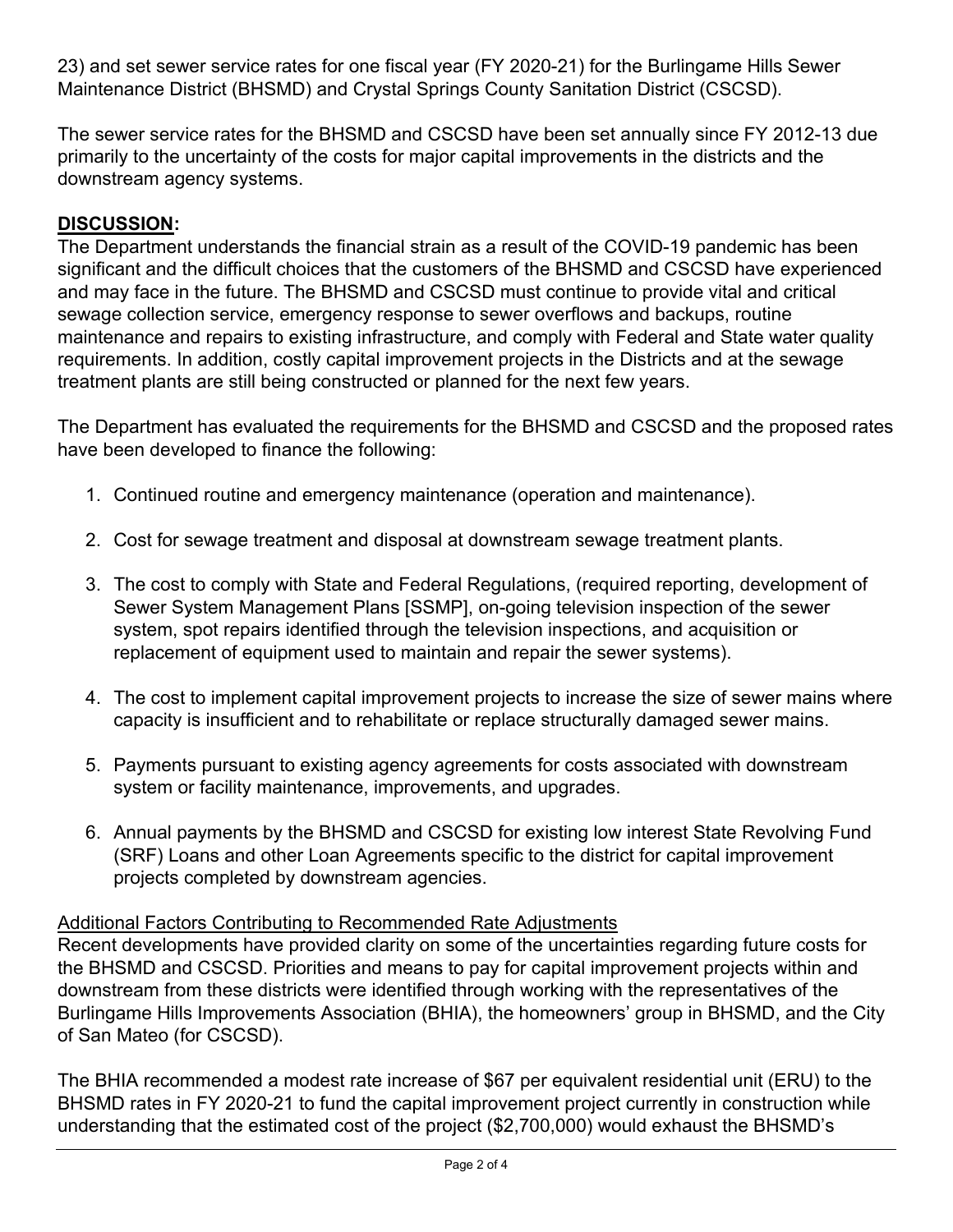reserve, which had been collected over several years for capital improvements. The County recently provided a 15-year loan of \$465,000 to the BHSMD at the time the construction contract was awarded to preserve the BHSMD's minimum fund reserve for emergencies. Future capital improvement projects estimated to require an additional \$10,000,000 cannot be initiated until further rate increases are implemented to generate the needed revenue. The increases proposed for the next three fiscal years have included funds to repay the County loan and BHSMD's share of the City of Burlingame's (Burlingame) capital improvement program for its sewer collection system and wastewater treatment plant in accordance with the agreement with Burlingame. The Department continues to meet with the BHIA representatives and the City of Burlingame to discuss and explore options impacting future rates.

The City of San Mateo (San Mateo) has implemented a Clean Water Program (CWP) estimated to cost approximately \$1,000,000,000 as a result of the Cease and Desist Order (CDO) issued by the San Francisco Bay Regional Water Quality Control Board, which includes several large sewer and wastewater treatment plant projects for which the CSCSD will pay portions of. The preliminary cost implications of the CWP to the CSCSD are currently estimated to be \$32,600,000, and Department staff are currently working with San Mateo on the financial arrangements between San Mateo and the CSCSD. Preliminary terms under consideration include \$1,600,000 in annual debt payments per year for 30 years. The proposed rate increases for the three fiscal years for the CSCSD support the anticipated debt payments, but future increases will be needed as costs for in-district operation, maintenance, and capital improvement projects continue to rise. The Department will continue to meet with the representatives from San Mateo to discuss project financing and future sewer service options for CSCSD.

As discussed above, developments in both BHSMD and CSCSD have provided some degree of certainty regarding future costs which affect future rates including: anticipated cost of work at the wastewater treatment plants and the downstream collection systems, financial arrangements for capital improvements to district or downstream facilities, and the long-term financial impacts as a result of complying with the requirements of the CDO. Therefore, we are proposing to set the sewer service rates for three (3) years (FY 2021-22 through 2023-24) for the BHSMD and CSCSD.

Due to the current COVID-19 pandemic and health concerns of staff and the rate payers, all meetings with property owners have been or will be virtual. The Department will prepare and post informational documents regarding the proposed rate increases on its website at: https://publicworks.smcgov.org/rates <https://publicworks.smcgov.org/SSR>2021. District customers will be informed of this link, the virtual public meeting, and have the opportunity to submit questions they may have. Responses to the questions will also be posted online prior to the public hearing.

The process to be followed to set the sewer service rates and adopt the sewer service charges includes:

- 1) Amend the Ordinance Code to set the FY 2021-22 through 2023-24 sewer service rates used to calculate the sewer service charge fee for each property within the BHSMD and CSCSD.
- 2) Second reading and adoption of the amended ordinance on July 20, 2021 setting sewer service rates for FY 2021-22 through 2023-24 for the BHSMD and CSCSD.
- 3) Hold a public hearing and receive testimony on (1) the sewer service rate increases for the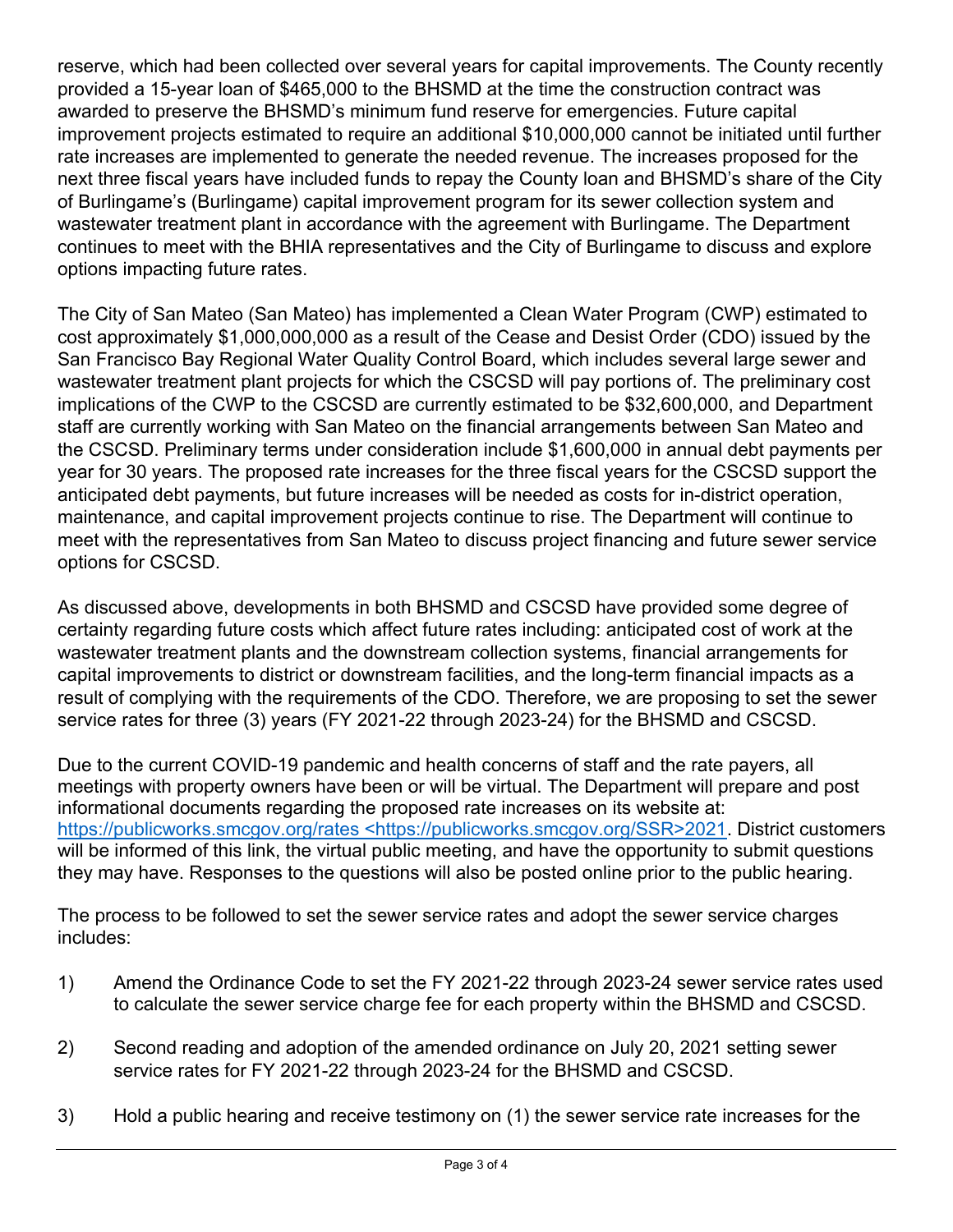BHSMD and CSCSD and (2) the Sewer Service Charges for the ten (10) Districts calculated based on the adopted sewer service rates.

- 4) After considering all written and oral objections to the sewer service rates and the Sewer Service Charges for all ten (10) Districts, close the public hearing and determine if there is a majority protest to the proposed sewer service rates for the BHSMD or the CSCSD.
- 5) If there is a majority protest in either the BHSMD and CSCSD, terminate this Board's consideration of imposing a sewer service rate increase in that district and set the sewer service rate for FY 2021-22 at the same sewer service rate in effect for FY 2020-21 for that district.

In addition, Article XIIIC and XIIID of the State Constitution requires an individual notice of the hearing to consider any new or increased property related fees, including sewer fees, and a mechanism for rejecting the fees via a "majority protest" at the public hearing. The Department recommends that this Board direct the Department to notify each property owner within the BHSMD and CSCSD of the proposed sewer service rates and charges by mail and to explain that protests to the sewer service rates must be in writing.

County Counsel has reviewed and approved the ordinance and resolution as to form.

## **FISCAL IMPACT:**

The following are the current sewer service rates and proposed sewer service rates for FY 2021-22 through 2023-24 that the Department believes are needed to cover the costs as explained above:

| <b>District</b>                       | Unit)      | Sewer Service Rate (\$/Year Per Equivalent Reside |                                  |         |  |  |  |
|---------------------------------------|------------|---------------------------------------------------|----------------------------------|---------|--|--|--|
|                                       | FY 2020-21 | <b>Proposed Rates</b>                             |                                  |         |  |  |  |
|                                       |            |                                                   | FY 2021-22 FY 2022-23 FY 2023-24 |         |  |  |  |
| <b>Burlingame Hills</b><br><b>SMD</b> | \$1,742    | \$1,812                                           | \$1,892                          | \$1,982 |  |  |  |
| <b>Crystal Springs</b><br><b>CSD</b>  | \$1,585    | \$1,664                                           | \$1,747                          | \$1,834 |  |  |  |

The Department estimates that it will cost approximately \$2,697 (\$1.41 per rate payer in the two districts) to prepare, print, and mail individual notices to each rate payer regarding the proposed increases. This cost will be paid from the revenues of the respective two districts.

There is no impact to the General Fund.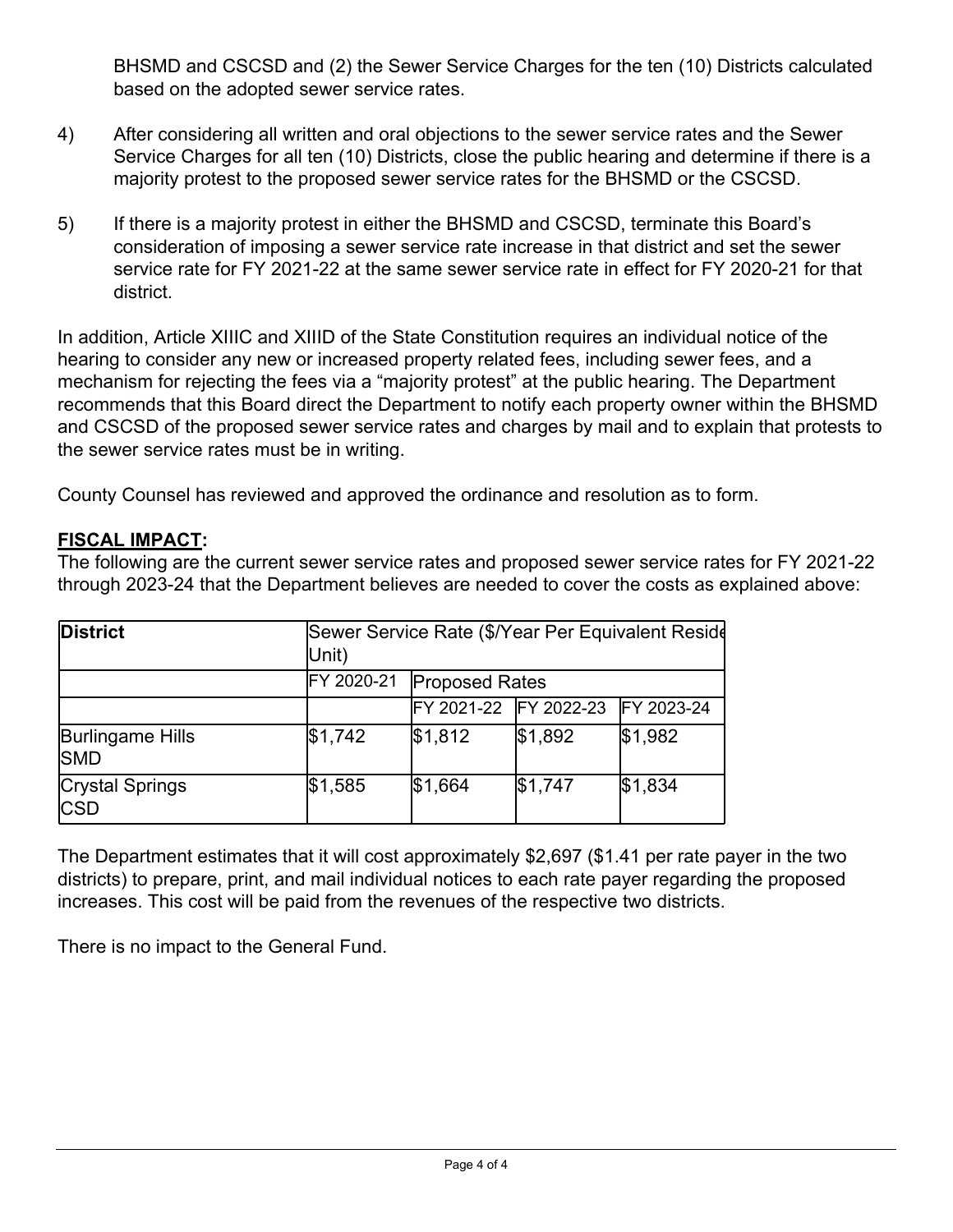# **ORDINANCE NO.**

#### **BOARD OF SUPERVISORS, COUNTY OF SAN MATEO, STATE OF CALIFORNIA ACTING AS THE GOVERNING BOARD OF THE TEN COUNTY SEWER MAINTENANCE AND SANITATION DISTRICTS \* \* \* \* \* \***

### **AN ORDINANCE TO AMEND SECTION 4.32.020 OF CHAPTER 4.32 OF TITLE 4 OF THE SAN MATEO COUNTY ORDINANCE CODE, SETTING SEWER SERVICE RATES FOR FISCAL YEARS 2021-22 THROUGH 2023-24 FOR THE BURLINGAME HILLS SEWER MAINTENANCE DISTRICT AND THE CRYSTAL SPRINGS COUNTY SANITATION DISTRICT**

**\_\_\_\_\_\_\_\_\_\_\_\_\_\_\_\_\_\_\_\_\_\_\_\_\_\_\_\_\_\_\_\_\_\_\_\_\_\_\_\_\_\_\_\_\_\_\_\_\_\_\_\_\_\_\_\_\_\_\_\_\_\_\_\_\_\_\_\_\_\_\_\_\_\_\_\_\_\_\_\_\_**

The Board of Supervisors of the County of San Mateo, State of California,

**ORDAINS** as follows:

**SECTION 1.** Chapter 4.32 of Title 4, Sanitation and Health, of the San Mateo County

Ordinance Code is hereby amended to read as follows:

Section 4.32.020 RATES. Sewer Service Charges are hereby prescribed for each residential unit or residential unit equivalent per connection to each district's sanitary sewerage system, per year or portion thereof, as follows:

| <b>District</b>                               | 2020-21 | 2021-22 | 2022-23 | 2023-24                                    |
|-----------------------------------------------|---------|---------|---------|--------------------------------------------|
| <b>Burlingame Hills SMD</b>                   | \$1,742 | \$1,812 | \$1,892 | \$1,982                                    |
| <b>Crystal Springs CSD</b>                    | \$1,585 | \$1,664 | \$1,747 | \$1,834                                    |
| Devonshire CSD                                | \$1,540 | \$1,580 | \$1,620 | Rates to be evaluated<br>during FY 2023-24 |
| Edgewood SMD                                  | \$1,605 | \$1,630 | \$1,655 | Rates to be evaluated<br>during FY 2023-24 |
| <b>Emerald Lake Heights</b><br>$SMD - Zone 1$ | \$1,565 | \$1,640 | \$1,715 | Rates to be evaluated<br>during FY 2023-24 |
| <b>Emerald Lake Heights</b><br>$SMD - Zone$ 2 | \$1,565 | \$1,640 | \$1,715 | Rates to be evaluated<br>during FY 2023-24 |
| <b>Fair Oaks SMD</b>                          | \$955   | \$985   | \$1,015 | Rates to be evaluated<br>during FY 2023-24 |
| <b>Harbor Industrial SMD</b>                  | \$585   | \$615   | \$645   | Rates to be evaluated<br>during FY 2023-24 |
| <b>Kensington Square</b><br><b>SMD</b>        | \$1,450 | \$1,550 | \$1,650 | Rates to be evaluated<br>during FY 2023-24 |
| Oak Knoll SMD                                 | \$1,445 | \$1,495 | \$1,545 | Rates to be evaluated<br>during FY 2023-24 |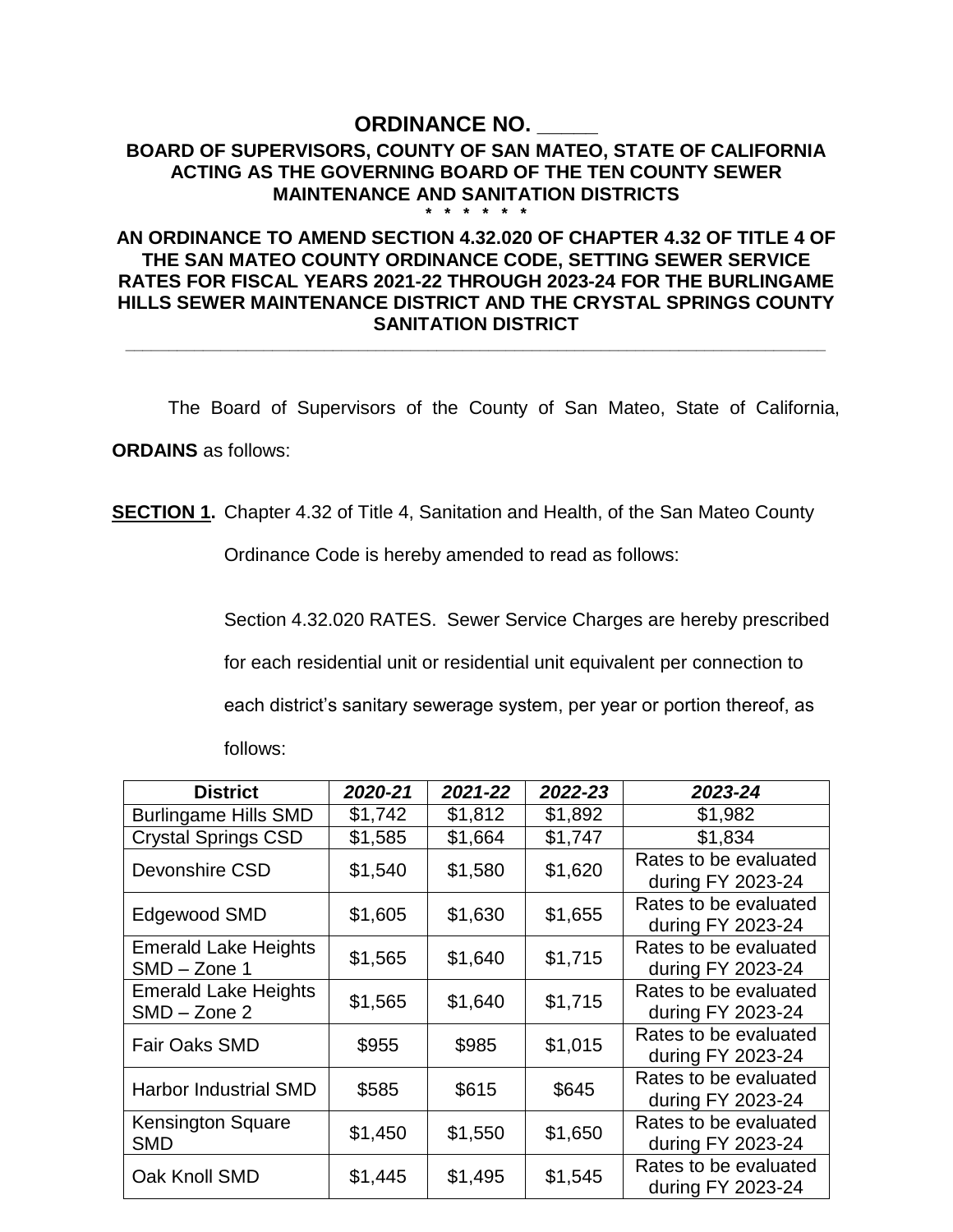| <sup>1</sup> Scenic Heights CSD | \$1,995 | \$2,095 | \$2,195 | Rates to be evaluated<br>during FY 2023-24 |
|---------------------------------|---------|---------|---------|--------------------------------------------|
|                                 |         |         |         |                                            |

**SECTION 2.** This Ordinance shall be in full force and effect 30 days after its adoption.

**\* \* \* \* \* \***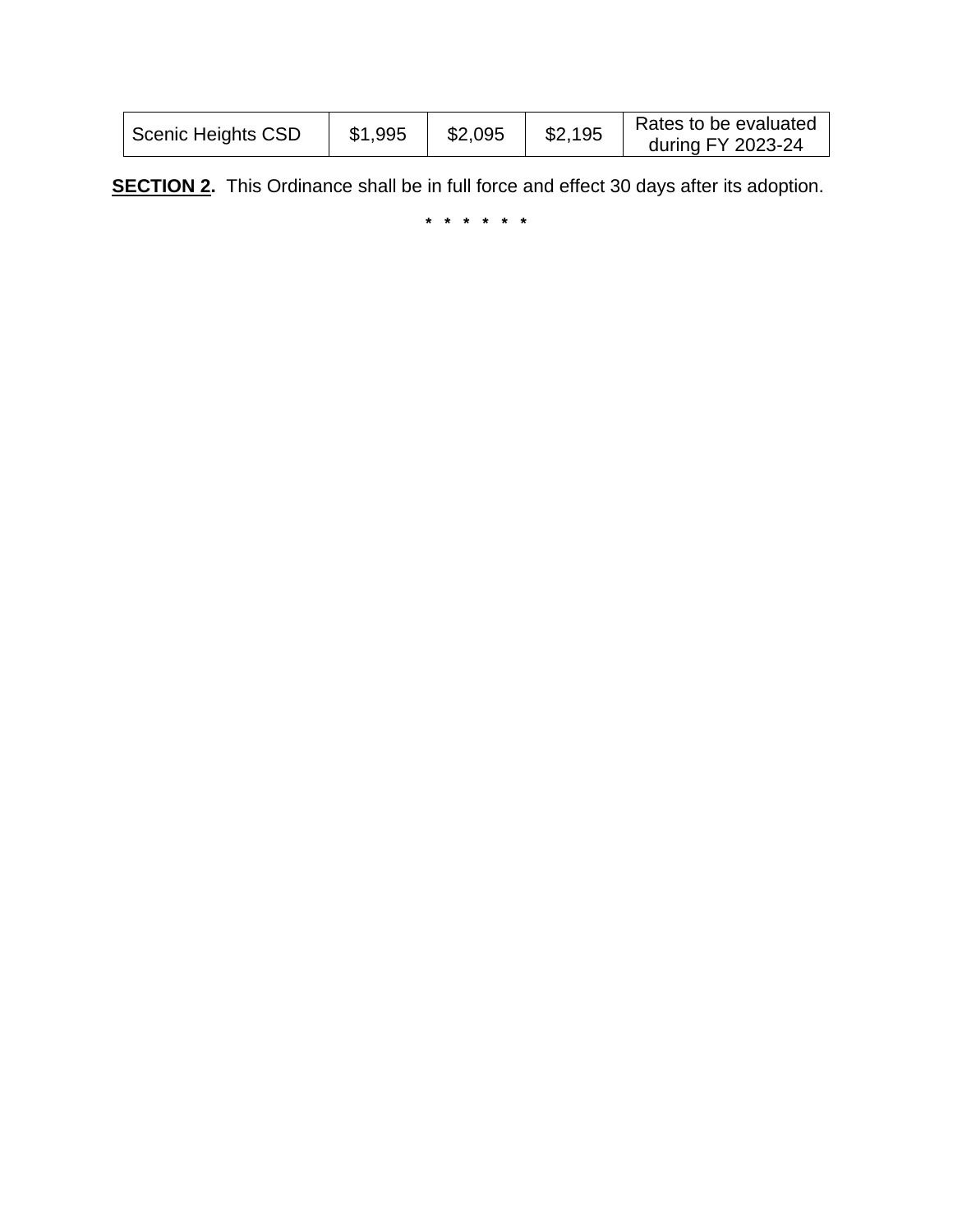## **RESOLUTION NO. \_\_\_\_\_\_\_\_**

### **BOARD OF SUPERVISORS, COUNTY OF SAN MATEO, STATE OF CALIFORNIA ACTING AS THE GOVERNING BOARD OF THE TEN COUNTY SEWER MAINTENANCE AND SANITATION DISTRICTS**

#### **\* \* \* \* \* \***

**RESOLUTION SETTING TUESDAY, JULY 20, 2021 AT 9:00 A.M. AT THE REGULARLY SCHEDULED BOARD MEETING AS THE TIME AND DATE FOR A PUBLIC HEARING ON: 1. THE SEWER SERVICE RATE INCREASES FOR THE BURLINGAME HILLS SEWER MAINTENANCE DISTRICT AND THE CRYSTAL SPRINGS COUNTY SANITATION DISTRICT; AND 2. FILING OF THE SEWER SERVICE CHARGES REPORT FOR FISCAL YEAR 2021-22 FOR THE TEN COUNTY SEWER MAINTENANCE AND SANITATION DISTRICTS BASED ON THE SEWER SERVICE RATES SET FOR FISCAL YEAR 2021-22; AND 3. DIRECTING THE NECESSARY NOTICES FOR SAID HEARING** 

**RESOLVED** by the Board of Supervisors of the County of San Mateo, State

of California, as the Governing Board of the following County Sewer Maintenance and

**\_\_\_\_\_\_\_\_\_\_\_\_\_\_\_\_\_\_\_\_\_\_\_\_\_\_\_\_\_\_\_\_\_\_\_\_\_\_\_\_\_\_\_\_\_\_\_\_\_\_\_\_\_\_\_\_\_\_\_\_\_\_**

Sanitation Districts:

**Burlingame Hills Sewer Maintenance District; Crystal Springs County Sanitation District; Devonshire County Sanitation District; Edgewood Sewer Maintenance District; Emerald Lake Heights Sewer Maintenance District; Fair Oaks Sewer Maintenance District; Harbor Industrial Sewer Maintenance District; Kensington Square Sewer Maintenance District; Oak Knoll Sewer Maintenance District; Scenic Heights County Sanitation District.**

that

**WHEREAS**, San Mateo County Ordinance Code Chapter 4.32 requires that

sewer service charges for FY 2021-22, in the above-named County Sewer

Maintenance and Sanitation Districts, be collected on the tax roll in accordance with

the amounts shown for each parcel of real property receiving such services, and a

written report be filed with the Clerk of the Board; and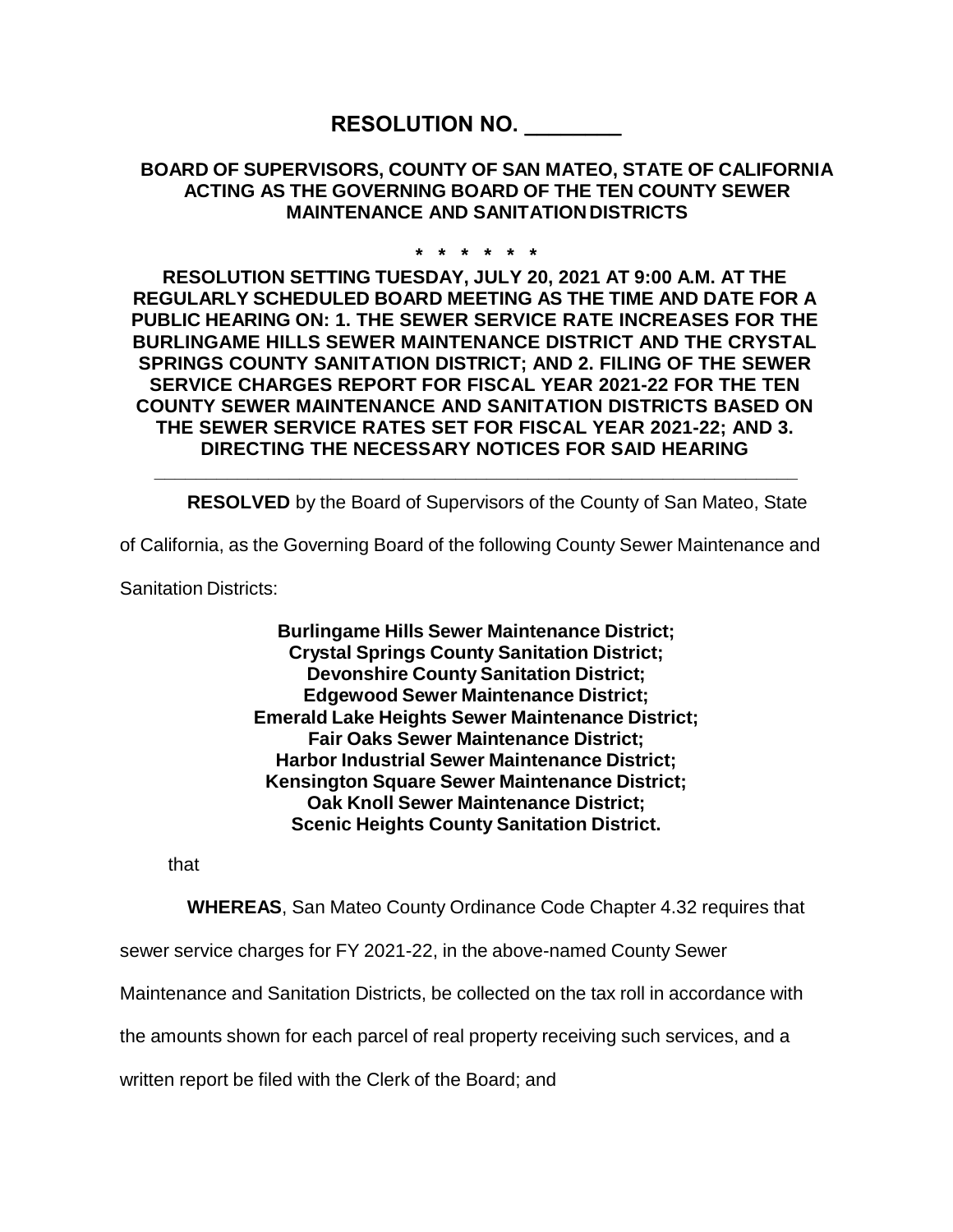**WHEREAS,** the Constitution of the State of California requires that written notice of any proposed new or increased fees or property related charges be provided by mail to the record owner of each parcel upon which the charge is proposed for imposition; and

**WHEREAS,** California Health and Safety Code Section 5473.1 requires that the Clerk of the Board shall cause notice of the filing of said written sewer service charges report, and of the time and place of a hearing thereon, to be published once a week for two successive weeks prior to the date set for said hearing in a newspaper of general circulation in the above named County Sewer Maintenance and Sanitation Districts.

**NOW THEREFORE, IT IS HEREBY DETERMINED AND ORDERED** that **Tuesday, July 20, 2021, at 9:00 A.M.** is hereby fixed as the time and date of the hearing to be conducted by teleconference on the increase in sewer service rates for the Burlingame Hills Sewer Maintenance District and the Crystal Springs County Sanitation District and the filing of the FY 2021-22 Sewer Service Charges Report based on the adopted sewer service rates for FY 2021-22 for the ten County Sewer Maintenance and Sanitation Districts with the Clerk of the Board.

#### **IT IS HEREBY FURTHER DETERMINED AND ORDERED** that the

Department of Public Works shall cause a copy of the "NOTICE OF PUBLIC HEARING", attached hereto, to be published once a week for two successive weeks prior to the date set for said hearing in a newspaper of general circulation in the above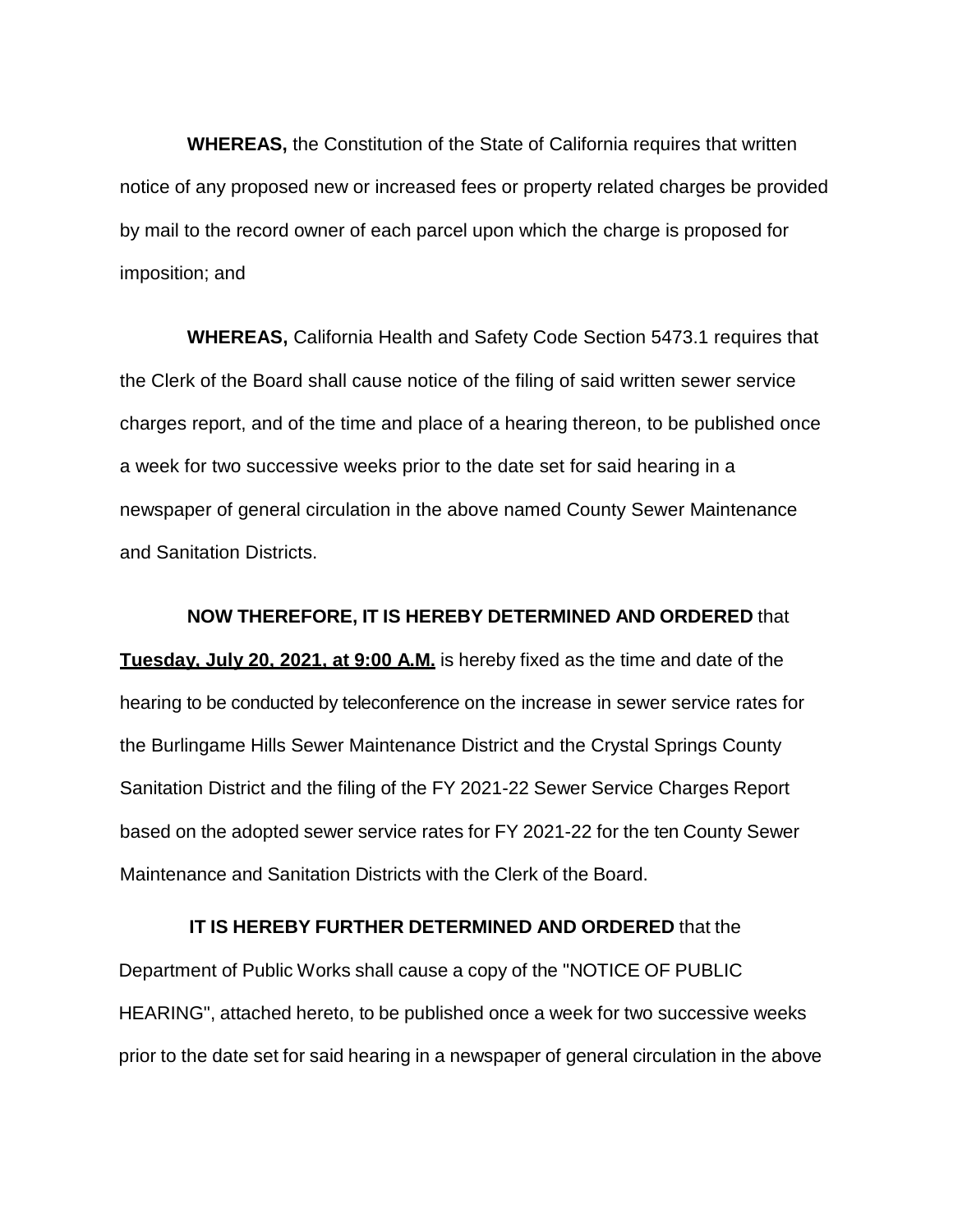named County Sewer Maintenance and County Sanitation Districts.

### **IT IS HEREBY FURTHER DETERMINED AND ORDERED** that the Director

of Public Works shall prepare a written notice of the proposed increase in sewer service rates for the Burlingame Hills Sewer Maintenance District and the Crystal Springs County Sanitation District, which rates will be the basis for the imposition of the sewer service charges in said districts, and that the notice be sent by mail to the record owner of each parcel within the Burlingame Hills Sewer Maintenance District and the Crystal Springs County Sanitation District.

\* \* \* \* \* \*